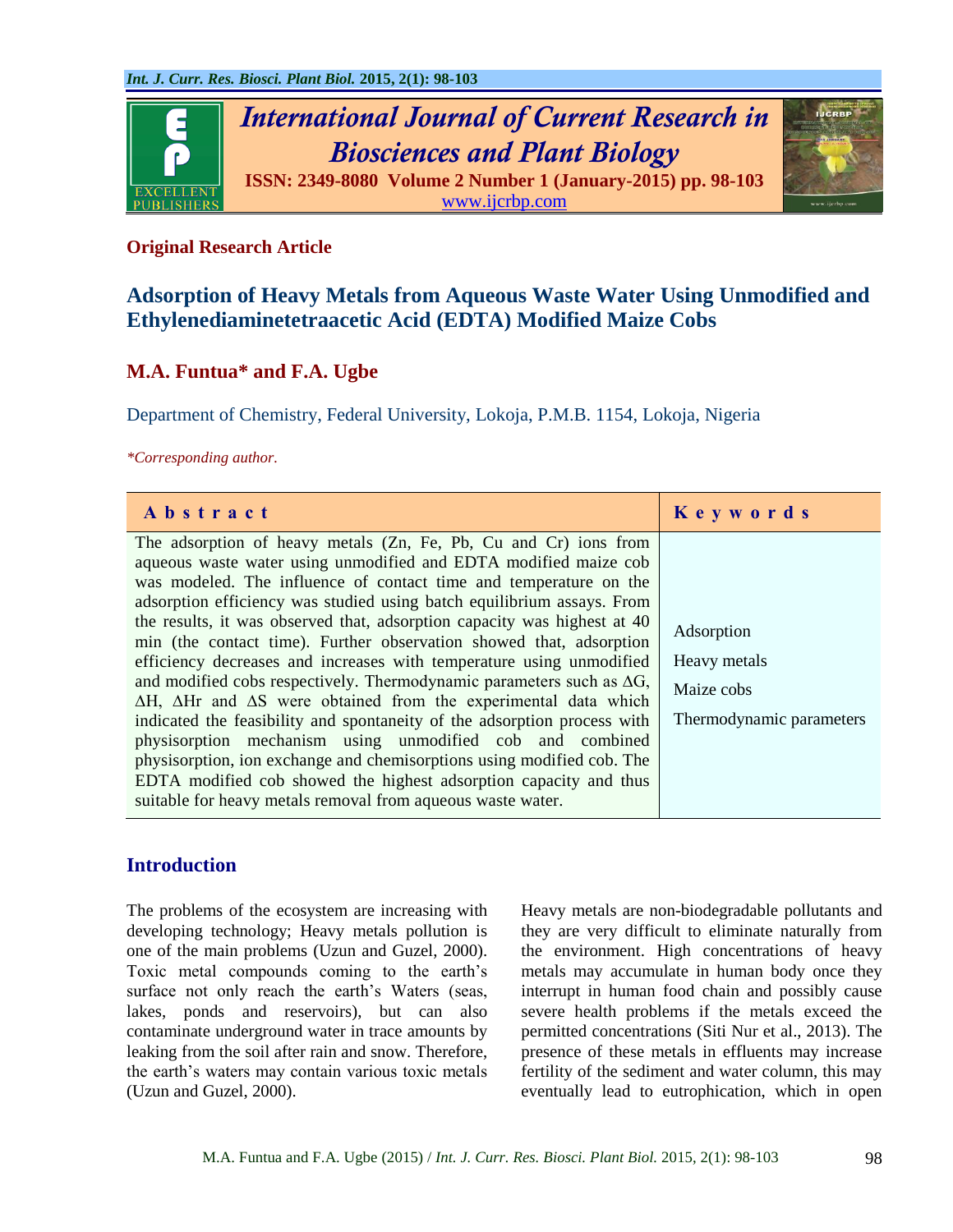waters may results to oxygen deficiency, algal bloom and death of aquatic life (Asamudo et al., 2006; Igwe and Abia, 2007)

Water contaminated with metallic effluent can cause several health problems. Lead for instance, can interfere with enzyme activities and formation of red blood cells. It can affect nerves and brain at low concentration. Heavy metals such as mercury, cadmium and chromium can accumulate and through the food chain to toxic levels in man. Cadmium is responsible for kidney tubular impairment and osteomalacia (Igwe and Abia, 2007). Cadmium, zinc and manganese are reported to affect ion regulation if present in sufficient concentrations. Cadmium and manganese arealso known to affect calcium metabolism, development and skeletal calcification as well as long term effect, spawning and recruitment of fish and other aquatic lives (Igwe and Abia, 2007).

A number of physico-chemical processes are used world- wide to depollute water loaded with heavy metals. These methods however, are inherently problematic in their application and are not economically feasible (Volesky, 2001; Sharma, 2003). For this reason, low cost adsorbent have been evaluated for the removal of heavy metals in aqueous solutions. The search for new technologies to remove toxic metals from waste waters has directed attention to biosorption which is based on metal binding for various biological materials (Hanan et al., 2010). A variety of agricultural waste materials that are environmentally friendly and low cost has been used by many researchers to depollute the menace of heavy metals in aqueous solutions. For instance, a variety of low-cost biomass has been studied by various workers for controlling pollution from diverse sources in different parts of the world (Kar and Misra, 2004). They include anaerobically digested sludge, bacteria and fungi (Tokcaer and Yetis, 2006; Lu et al., 2006; Garcia et al., 2005). Agricultural materials have also been used; these include rice bran, soya bean and cottonseed hulls, and crop milling waste (Saeed et al., 2005), groundnut husk, maize cob meal, coir, jute and sawdust (Shukla and Pai, 2005).

The objectives of this work are to evaluate the sorption capability of heavy metals by maize cobs, study the effect of modification on the sorption properties of the maize cobs and determine the thermodynamic parameters related to the adsorption.

## **Materials and methods**

In the preparation of reagents, chemicals of analytical grade purity and doubly distilled water were used. All apparatus were thoroughly washed with detergent solution followed by tap water and lastly, distilled water was used for the rinsing.

## **Sampling and Pre-treatment**

Maize cobs were freely obtained from the farm in Dutsinma, Katsina State, Nigeria. These were milled and sieved through a 1mm mesh size. Waste water was obtained from five sampling sites labeled as B1-B5 from river Getsi-Kano, Nigeria. Samples were transported to the laboratory for further analysis.

## **Experimental**

To evaluate the effectiveness of agro waste material in the sorption of heavy metals in aqueous solutions, maize cob was used in two ways. First the maize cob was used without any modification, and in the second experiment the maize cob was modified using ethylenediaminetetraacetic acid (EDTA).

## **Analysis of water sample**

Measured quantity (100 cm<sup>3</sup>) of the water sample was taken in a  $250$  ml beaker. To this  $30 \text{cm}^3$  of concentrated nitric acid was added, the mixture was digested in a fume cupboard until the digestion was complete with an evolution of a colorless gas. The digest was cooled, washed with distilled water, filtered and transferred to a 100 ml volumetric flask. The solution was made up to the mark with distilled water. The solution was analyzed for heavy metals using Atomic Absorption Spectrophotometer (Buckmann Model 4) (APHA, 1998).

## **Sorption experiment**

The adsorption experiment was carried out in a 250cm<sup>3</sup> conical flask capped with aluminium foil first to determine the contact time and at varying temperatures (25, 40 and 55 $^{\circ}$ C) to study the effect of temperature. Weighed quantity  $(2 g)$  of the maize  $\cosh$  (adsorbent) was added to each  $100 \text{ cm}^3$  of the water sample (whose metal concentration was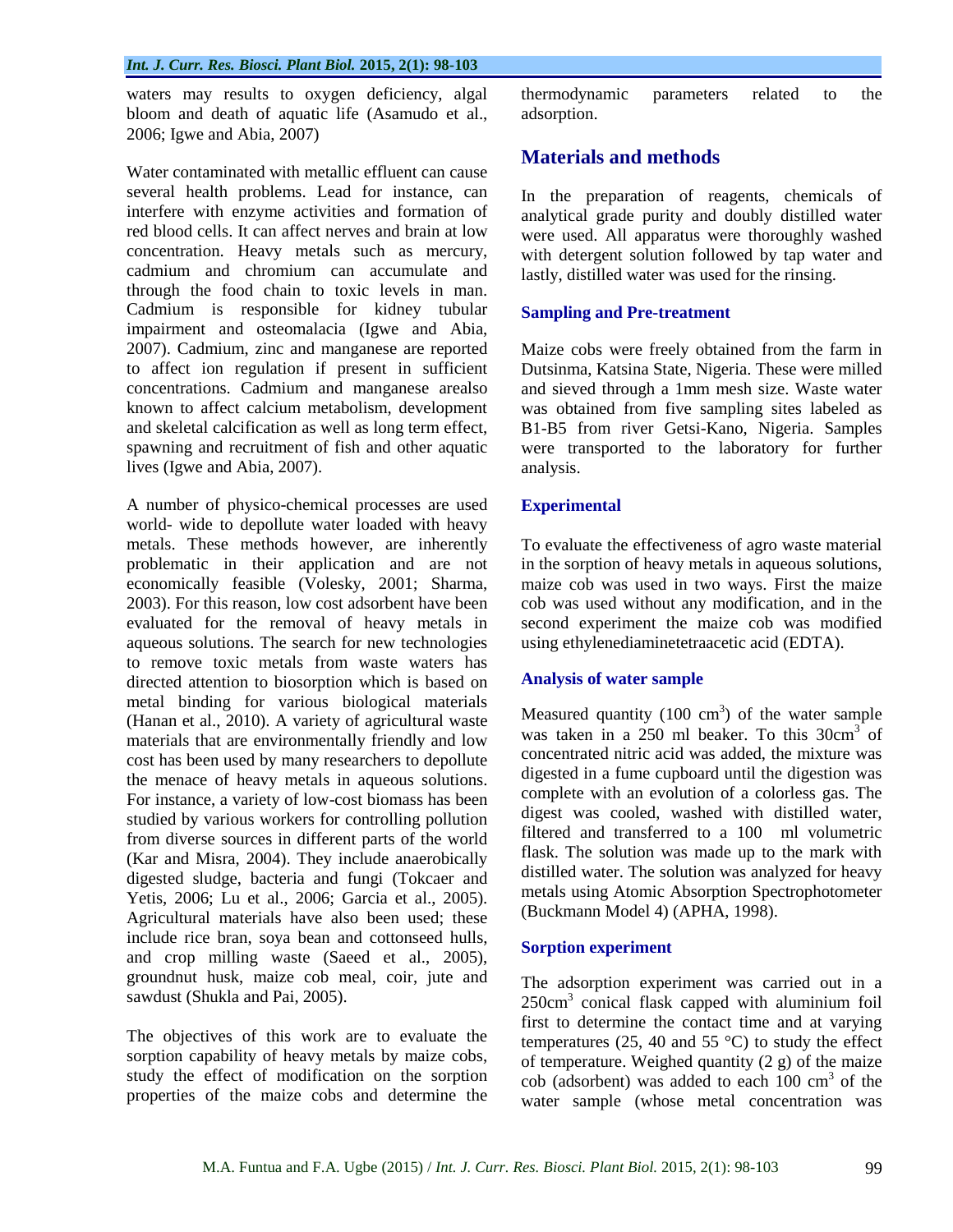#### *Int. J. Curr. Res. Biosci. Plant Biol.* **2015, 2(1): 98-103**

evaluated as described above), and agitated with a Stuart flask shaker for the contact time. At the end of the contact time, the reaction mixture was filtered through what man filter paper and the metal ions in the filtrate were determined using an atomic absorption spectrophotometer. The amount of the metal adsorbed by the maize cob was calculated as the difference between the initial and final metal ion concentration of the solutions. The procedure was repeated for the adsorption using modified maize cob (Abdel-Ghani et al., 2007).

## **Results**

The results were expressed as the removal efficiency *(%ad)* of the adsorbent towards metal ions or percentage (%) removal, which is defined by equation 1.

$$
\%ad = \left[\frac{co-cf}{co}\right]X100 \qquad \qquad \dots \dots \dots \tag{1}
$$

Where,  $C_0$  and  $C_f$  are the initial and equilibrium concentration (mg/L) of metal ions in solution, respectively (Abdel-Ghani et al., 2007). Tables 1 and 2 present the results of the experimental run for the adsorption of Cu, Pb, Fe, Cr and Zn ions on modified and unmodified maize cobs.

#### **Note:**

Throughout the course of this work, any quantity or parameter with asterisk (\*) describes the use of modified maize cob**,** HMI in full is heavy metal ion and  $Ci$  = initial concentration (mg/L) of heavy metal ions in aqueous solution.

| Table 1. Equilibrium concentrations in mg/L of heavy metal ions for adsorption using |  |
|--------------------------------------------------------------------------------------|--|
| unmodified (Ce) and modified (*Ce) maize cobs at different temperatures.             |  |

|                                                             | $\sim$ $\sim$ $\sim$ $\sim$<br><b>Temperature</b> $(^{\circ}C)$ |           |       |           |         |           |       |  |
|-------------------------------------------------------------|-----------------------------------------------------------------|-----------|-------|-----------|---------|-----------|-------|--|
| <b>HMI</b>                                                  | <b>Ci</b>                                                       | 25        |       | 40        |         | 55        |       |  |
|                                                             |                                                                 | <b>Ce</b> | $*Ce$ | <b>Ce</b> | $C_{e}$ | <b>Ce</b> | $*Ce$ |  |
| Zn                                                          | 0.81                                                            | 0.07      | 0.04  | 0.1       | 0.009   | 0.17      | 0.008 |  |
| Fe                                                          | 1.57                                                            | 0.7       | 0.63  | 0.73      | 0.59    | 0.76      | 0.58  |  |
| <b>Pb</b>                                                   | 0.67                                                            | 0.07      | 0.05  | 0.14      | 0.02    | 0.2       | 0.012 |  |
| Cu                                                          | 1.55                                                            | 0.65      | 0.6   | 0.68      | 0.56    | 0.74      | 0.51  |  |
| Cr                                                          | 0.72                                                            | 0.09      | 0.07  | 0.17      | 0.053   | 0.22      | 0.045 |  |
| HMI - heavy metal ion; $Ci$ - initial concentration (mg/L). |                                                                 |           |       |           |         |           |       |  |

| Table 2. Adsorption efficiencies for adsorption using unmodified (%ad) and modified (%ad*) |  |
|--------------------------------------------------------------------------------------------|--|
| maize cobs at different temperatures.                                                      |  |

|                        | <b>Temperature</b> $(^{\circ}C)$ |        |       |        |       |        |  |
|------------------------|----------------------------------|--------|-------|--------|-------|--------|--|
| <b>HMI</b>             | 25                               |        | 40    |        | 55    |        |  |
|                        | %ad                              | $%ad*$ | %ad   | $%ad*$ | %ad   | $%ad*$ |  |
| Zn                     | 91.36                            | 95.06  | 87.65 | 98.89  | 79.01 | 99.01  |  |
| Fe                     | 55.41                            | 59.87  | 53.50 | 62.42  | 51.59 | 63.06  |  |
| <b>Pb</b>              | 89.55                            | 92.54  | 79.10 | 97.01  | 70.15 | 98.21  |  |
| Cu                     | 58.06                            | 61.29  | 56.13 | 63.87  | 52.26 | 67.10  |  |
| Cr                     | 87.5                             | 90.28  | 76.39 | 92.64  | 69.44 | 93.75  |  |
| HMI - heavy metal ion. |                                  |        |       |        |       |        |  |

#### **Effect of surface modification**

From tables 1 and 2, it can be shown that in all the heavy metal ions, the modified cob gave the highest adsorption capacity, showing that there was enhancement of adsorption by modifying with EDTA. EDTA is a chelating agent. Therefore, the modification of the maize cob with EDTA was to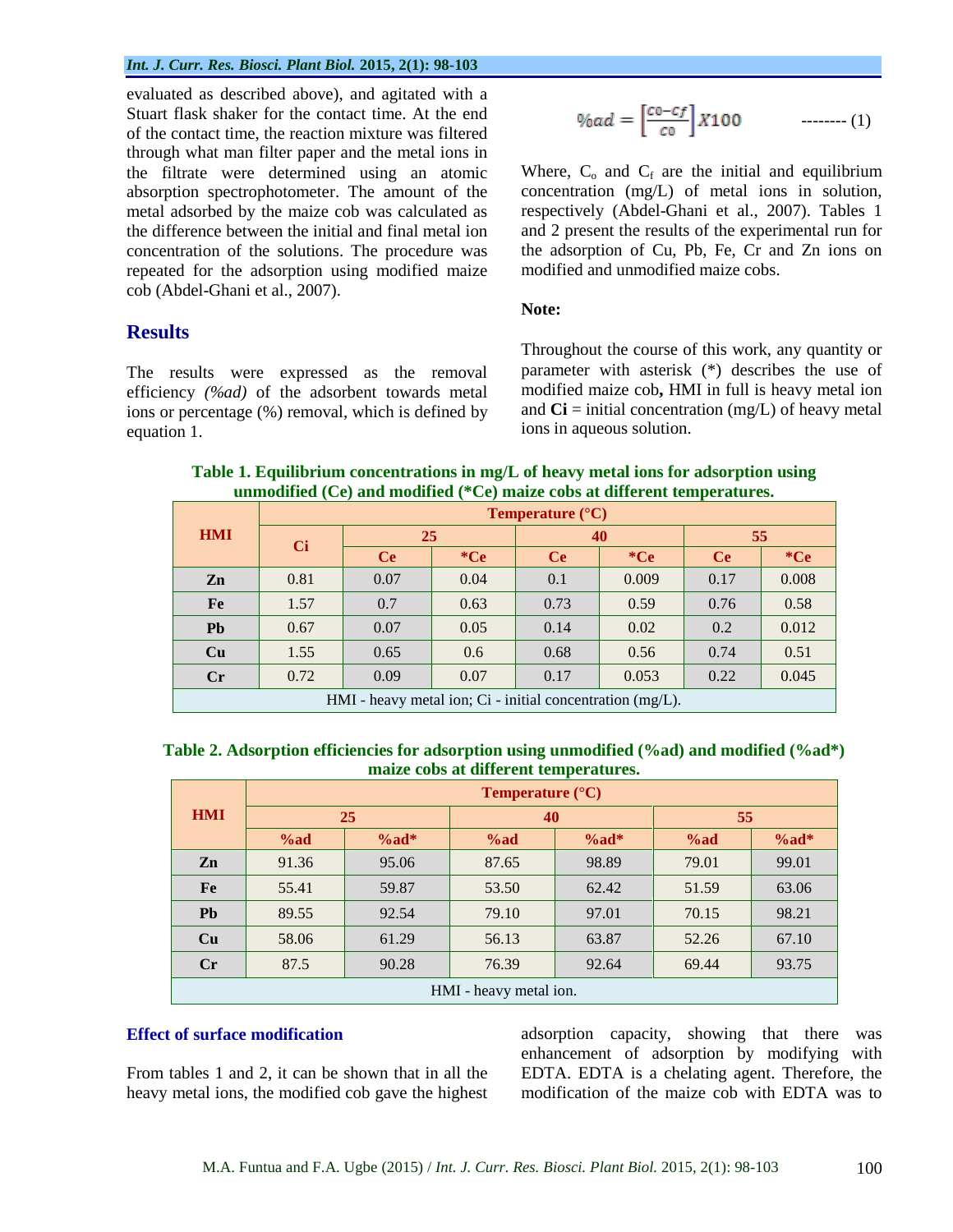change the surface characteristics of the adsorbent and then, to find out the effect this will have on the sorption process (Okuo et al., 2014).

#### **Effect of contact time**

It was observed that the maximum time for the adsorption capacity of the metals uptake by the maize cob was 40 min due to the large surface area available for adsorption. Further increase in time resulted in desorption of the metal ions from the adsorbate surface.

## **Effect of temperature**

It has been observed from Table 2 that, adsorption decreases with increasing temperature for the same mass of unmodified maize cob and metal ion concentration but increases with increase in temperature for adsorption using modified maize cob. The decrease is as a result of the tendency of the heavy metal ions to evaporate from the solid phase to the bulk phase or due to weak adsorptive forces between the active sites and the adsorbed species and also between close by molecules of adsorbed phase. This suggests that the adsorption process using unmodified maize cob is physisorption (Ladan et al., 2013). The reason for the enhanced adsorption at higher temperature using modified maize cob may be attributed to the increase in number of active sites on the adsorbent. The adsorption of the metal ions increased with rise in temperature which indicates endothermic nature of the adsorption process (Deosarkar, 2012).

## **Thermodynamic study**

Thermodynamic considerations of an adsorption process are necessary to conclude whether the process is spontaneous or not (Jing et al., 2010). The changes of Gibb's free energy, enthalpy, entropy and isosteric heats of adsorption were all calculated from the data generated from the experiments and were presented in Tables 3 and 4.

**Table 3. Gibbs free energy change (kJ/mol) for heavy metal ions adsorption onto maize cob at varying temperatures.**

| $\frac{1}{2}$          |                                  |              |            |              |            |              |  |
|------------------------|----------------------------------|--------------|------------|--------------|------------|--------------|--|
| <b>HMI</b>             | <b>Temperature</b> $(^{\circ}C)$ |              |            |              |            |              |  |
|                        | 25                               |              | 40         |              | 55         |              |  |
|                        | $\Delta G$                       | $\Delta G^*$ | $\Delta G$ | $\Delta G^*$ | $\Delta G$ | $\Delta G^*$ |  |
| Zn                     | $-5.85$                          | $-7.28$      | $-5.1$     | $-7.7$       | $-6.63$    | $-12.57$     |  |
| Fe                     | $-0.55$                          | $-0.99$      | $-0.36$    | $-1.33$      | $-0.17$    | $-1.45$      |  |
| <b>Pb</b>              | $-5.33$                          | $-6.24$      | $-3.46$    | $-9.06$      | $-2.32$    | $-10.9$      |  |
| Cu                     | $-0.82$                          | $-1.14$      | $-0.65$    | $-1.46$      | $-0.25$    | $-1.94$      |  |
| Cr                     | $-4.83$                          | $-5.52$      | $-3.04$    | $-6.58$      | $-2.24$    | $-7.39$      |  |
| HMI - heavy metal ion. |                                  |              |            |              |            |              |  |

As seen from Table 3, the overall standard free energy changes during the adsorption process were negative for the experimental range of temperatures, corresponding to a spontaneous process of heavy metal ions adsorption onto the two forms of maize cob (Solener et al., 2008). The decrease in the negative value of ∆G\* with an increase in temperature indicates that the adsorption process of heavy metal ions on modified maize cob becomes more favorable at higher temperatures (Zaki et al., 2000). However, adsorption process of heavy metal ions on unmodified maize cob followed the opposite trend.

From Table 4, the negative values of enthalpy change (**∆H)** for adsorption of heavy metal ions using unmodified maize cob indicates an exothermic process whereas, positive values of enthalpy change (**∆H\***) for adsorption using modified maize cob indicates an endothermic process. The negative values of entropy change (**∆S)** for adsorption of heavy metal ions using unmodified maize cob indicates less randomness at the solid/solution interface whereas, positive values of entropy change (**∆S\***) for adsorption using modified maize cob corresponds to the increasing randomness at the solid/liquid interface during the sorption process. However, a negative value for ∆S was also reported for the adsorption of Methylene Blue by cereal chaff (Han et al., 2006) and fallen phoenix tree's leaves (Han et al., 2007).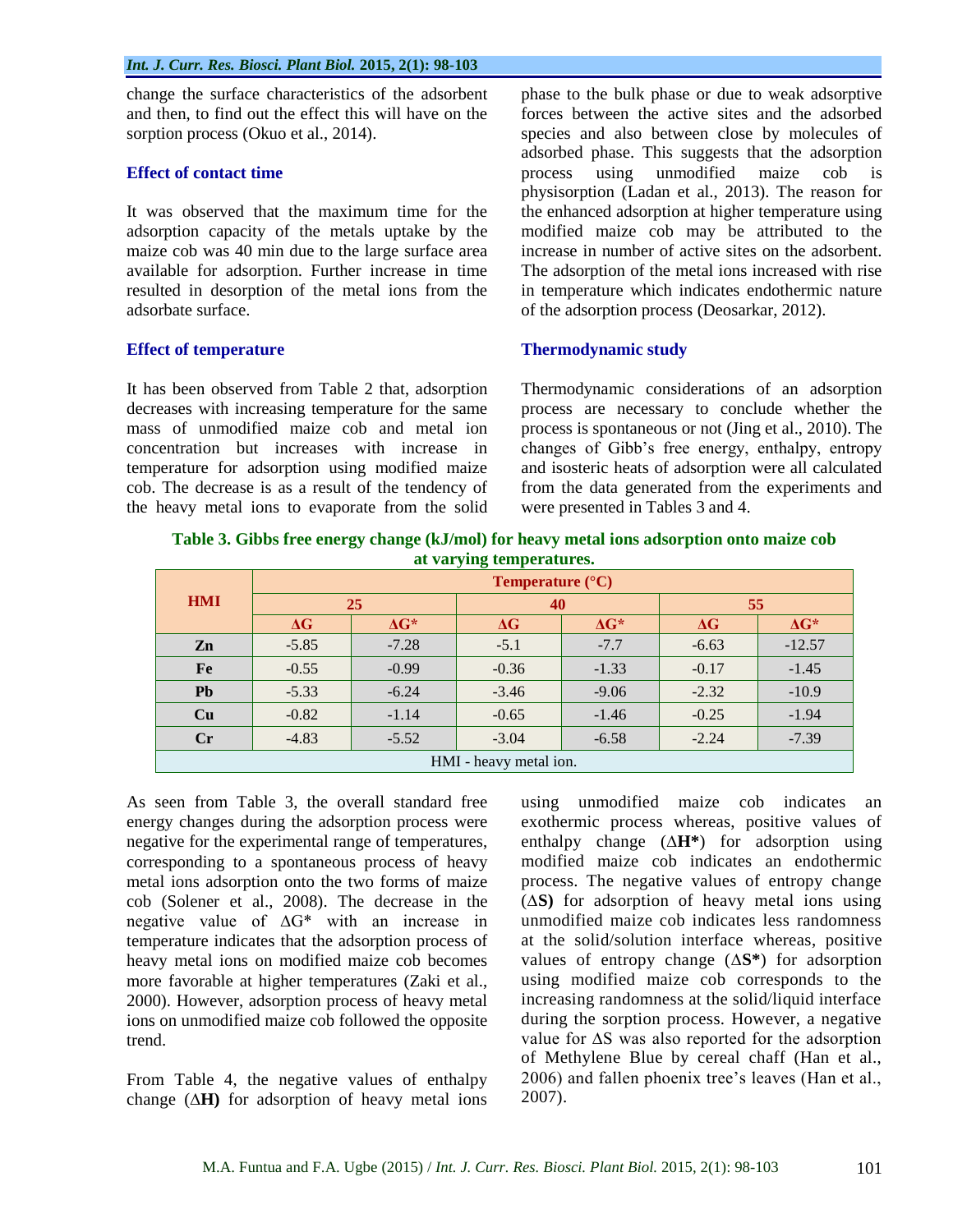| <b>HMI</b>             | <b>Temperature</b> $(^{\circ}C)$ |              |             |                |            |              |  |
|------------------------|----------------------------------|--------------|-------------|----------------|------------|--------------|--|
|                        | 25                               |              | 40          |                | 55         |              |  |
|                        | $\Delta H$                       | $\Delta H^*$ | $\Delta Hr$ | $\Delta H r^*$ | $\Delta S$ | $\Delta S^*$ |  |
| Zn                     | $-21.41$                         | 34.71        | $-14.38$    | 62.00          | $-0.053$   | 0.14         |  |
| Fe                     | $-3.24$                          | 2.70         | $-1.74$     | 2.73           | $-0.0092$  | 12.64        |  |
| <b>Pb</b>              | $-27.00$                         | 30.76        | $-28.81$    | 38.10          | $-0.074$   | 0.13         |  |
| Cu                     | $-4.99$                          | 5.20         | $-1.86$     | 2.87           | $-0.014$   | 0.021        |  |
| $\mathbf{C}$ r         | $-23.49$                         | 9.98         | $-26.44$    | 11.56          | $-0.064$   | 0.053        |  |
| HMI - heavy metal ion. |                                  |              |             |                |            |              |  |

**Table 4. Enthalpy change (kJ/mol), Isosteric heat of adsorption (kJ/mol) and Entropy change (kJ/mol/K) for heavy metal ions adsorption onto maize cobs.**

The values of Isosteric heat of adsorption (**∆Hr**) for adsorption using unmodified maize cob are below 8kJ/mol, indicating a physisorption process. For adsorption in the presence of modified maize cob, some energy values are less than 8 kJ/mol, a value fall between (8 and 16) kJ/mol, a value is less than 40 kJ/mol and one greater than 40 kJ/mol corresponding to a combined physical adsorption, physisorption, chemical ions exchange and chemisorption process (Al-Anber, 2010).

## **Conclusion**

This work described the adsorption studies of heavy metals, Zn, Pb, Cr, Cu and Fe from the aqueous solution using modified EDTA and unmodified maize cob. The results revealed that maize cob which is a waste agricultural product is effective in the sorption of the heavy metals in aqueous solution. The sorption of all the five metal ions onto unmodified maize cob is a physisorption process while the use of EDTA modified maize cob is a combined physisorption, chemical ion exchange and chemisorptions process. The sorption efficiency (% removal) was found to be higher with the modified EDTA maize cob compared to unmodified form probably due to the chelating ability of EDTA. Thus, maize cob can be used in the removal of heavy metals from aqueous solutions.

## **References**

Abdel-Ghani, M.T., Hefny, M., El-Chaghaby, G.A.F., 2007. Removal of lead from aqueous solution using low cost abundantly available adsorbents. Int. J. Environ. Sci. Technol. 4(1), 67-73.

- Al-Anber, A.M., 2010. Removal of high level  $Fe<sup>3+</sup>$  from aqueous solution using Jordanian inorganic materials: Bentonite and Quartz. Desalin. 250, 885-891.
- APHA (American Public Health Association), 1998. Standard methods for the examination of water and waste water.  $20<sup>th</sup>$  Edn. American Water Works Association and Wwater Environmental Federation, U.S.A. Parts 1000  $-10,000$ . p.10145.
- Asamudo, N.U., Daba, A.S., Ezeronye, O.U., 2006. Bioremediation of textile effluent using *Phanerochaete chrysosporium.* African J. Biotechnol. 4(13), 1548-1553.
- Deosarkar, S.D., 2012. Thermodynamics of adsorption of Pb (II) and Cd (II) metal ions from aqueous solution by *Punica granatum* L. husk. J. Chem. Pharmaceut. Res. 4(6), 3319- 3323.
- Garcia, M.A., Alonso, J., Melgar, M.J., 2005. *Agaricus macrosporus* as a potential bioremediation agent for substrates contaminated with heavy metals. J. Chem. Technol. Biotechnol. 80, 325-330.
- Han, R.P., Wang, Y.F., Han, P., Shi, J., Yang, J., Lu, Y.S., 2006. Removal of methylene blue from aqueous solution by chaff in batch mode. J. Hazard. Mat. 137, 550-557.
- Han, R.P., Zou, W.H. , Yu, W.H., Cheng, S.J., Wang, Y.F., Shi, J., 2007. Biosorption of methylene blue from aqueous solution by fallen *Phoenix* tree's leaves. J. Hazard. Mat. 141, 156-162.
- Hanan, E.O., Reham, K.B., Hanan, F.A., 2010. Usage of some agricultural by-products in the removal of some heavy metals from industrial waste water. J. Phytol. 2(3), 51–62.